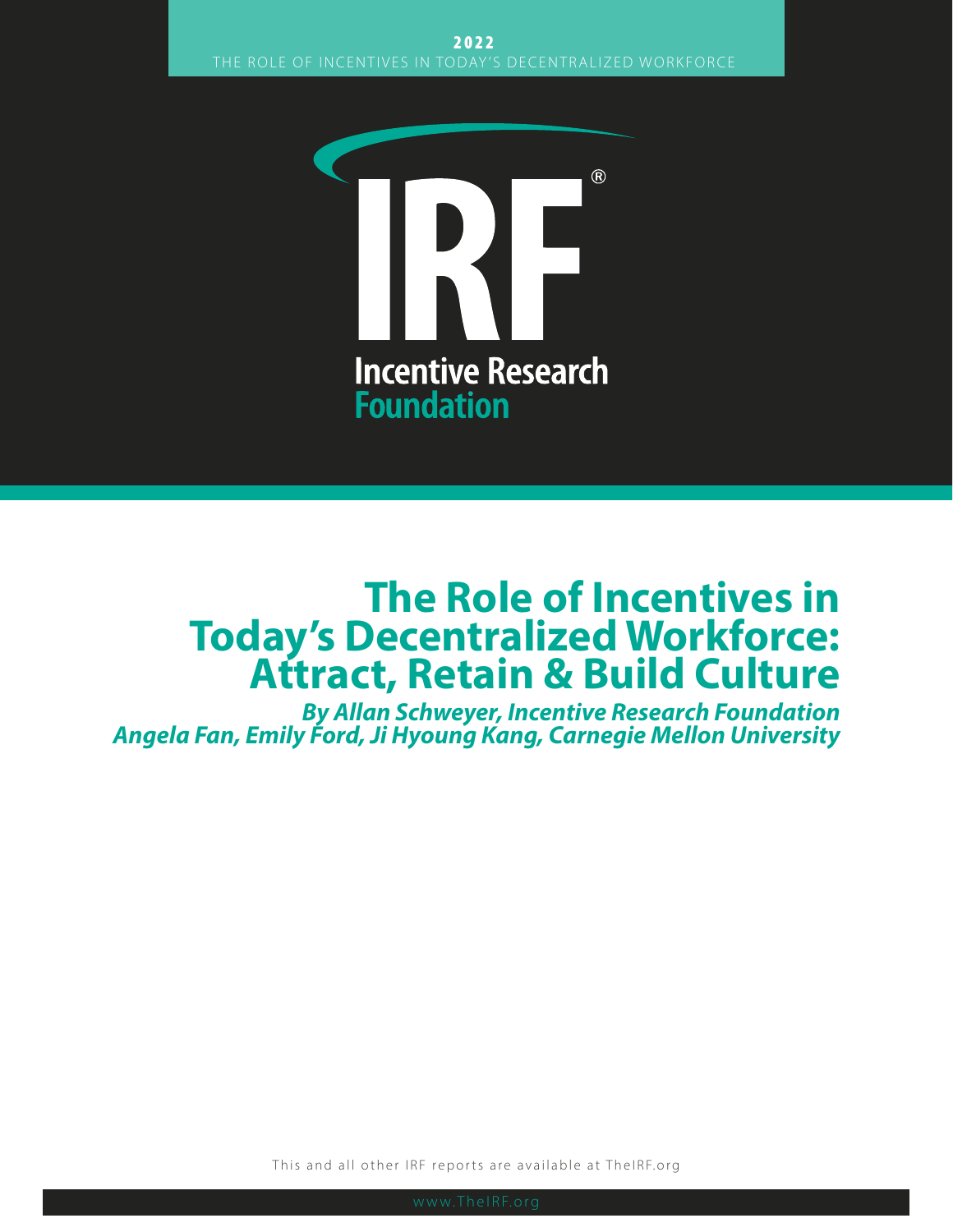

## **Executive Summary**

The world of work has changed permanently. Going forward, most workers whose work can be done remotely will work off-site more often. This necessitates a review of incentives, rewards, and recognition systems, especially those aimed at motivating remote and hybrid workers. Organizations that fail to adjust their tangible and intangible incentives will almost certainly suffer consequences, including increased difficulty in attracting and retaining talent.

Key results from the survey of 1,000 employees and managers we conducted for this study in March 2022 reveal the following:

- Only 5 of the 424 managers who responded to our survey said they have no concerns regarding remote work. Most managers and employees are concerned about isolation, communications challenges and reduced exchange of ideas and information.
- Managers matter. One-to-one appreciation from a direct manager is the most motivating form of recognition according to our respondents.
- Among intangible rewards, employees want interesting work, growth opportunities and autonomy, in that order.
- Among tangible rewards, employees want cash, gift cards, gifts, points, and individual travel.
- For increasing engagement and retention specifically, respondents rank in order: compensation, work environment, and "other tangible incentives and rewards" as most vital. Among intangible incentives, they value autonomy, interesting work, growth opportunities and appreciation/recognition.
- Among the managers and employees who have experienced specific reward efficacy for remote workers, and who believe rewards have a specific role to play in addressing their concerns, granting more autonomy, flextime and paid time off were common responses. Many also cited points, personal gifts, group meals/celebrations, and peer-to-peer recognition programs.

Incentives, rewards and recognition will play a vital role in organizations' transition toward a much larger hybrid and remote workforce. Redesigned incentive programs will stretch many designers' notion of what constitutes "incentive, reward & recognition," and, therefore, what falls within their scope of practice.

Good incentive design is needed to emphasize the intangible benefits of work crucial to remote/ hybrid work environments. These cultural elements include increased camaraderie, collaboration, trust, and appreciation. Incentive program designers should lead efforts in using tangible and intangible rewards to promote behaviors and actions that bring and keep the workforce together, even when much of it is working off-site.

*For a more complete list of findings, please see Appendix A.*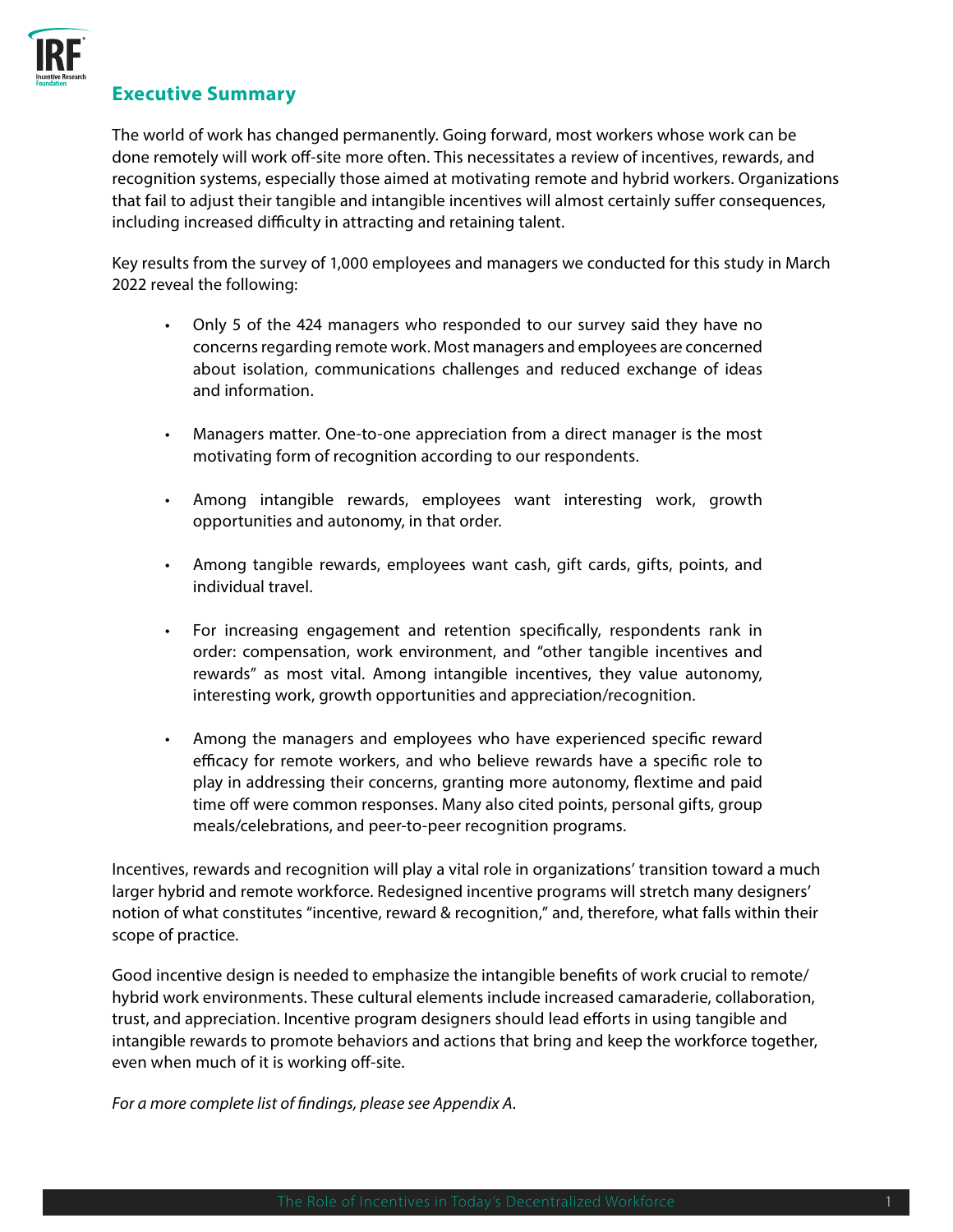

## **Introduction**

The COVID-19 pandemic created an unprecedented and seemingly permanent change to the nature of work. In 2019, only about 6% of US employees worked mainly from home, up from 4% a decade earlier (Coate, 2021). Today, even with the pandemic receding, remote/hybrid work remains a staple. A report by Gallup released in 2021 shows that even as the economy was reopening, 45% of all workers and 67% of white-collar workers continued to work from home at least part of the time and 91% hoped to continue doing so. As of February 2022, research led by Stanford economist Nick Bloom found that work from home constitutes 25 to 35 percent of all work hours in the US. Our own March 2022 survey of more than 1,000 employees and managers found that 84% work remotely at least one day per week.

A growing consensus among those studying workforce trends and the future of work states that remote and hybrid work arrangements will continue in force post-pandemic (Telford, 2022; Choudury, 2020, Dahik, 2020). According to a range of reports from the Society for Human Resources Management, Gallup, Robert Half, and others, about three-quarters of employers intend to continue the practice indefinitely. For example, an April 2021 report, based on a 30,000-person survey from the National Bureau of Economic Research, concludes that "working from home will stick," with a permanent 400% increase in the numbers of Americans working remotely post-pandemic. More than 75% of Gallup's global 2021 survey respondents believe that their employers will continue remote/hybrid work options indefinitely.

In our March 2022 survey for this study, we found that both employees and managers would, on average, prefer more time working remotely. 82% of employees and 84% of managers prefer either more or the same amount of time working remotely then they are currently given. The demand for flexibility, including remote or hybrid work options is deeply felt. About 30% of our respondents would either take a significant pay cut (7%) or look for another job (23%) if denied the opportunity to work their desired number of days remotely. Consistent with other recent studies (Melin & Egkolfopoulou, 2021), our survey demonstrates an especially strong preference for remote work opportunities among those 25-44 years-old (35%), and women (40%). Many of our respondents cited the desire to participate more in childcare as their primary reason for desiring remote and flexible work.

Given that effectively managing remote workers and teams is – and will likely remain – a high priority in most firms, the remainder of this paper expands on the relative paucity of evidence-based advice in how leaders and managers should motivate and incentivize their remote/hybrid workers.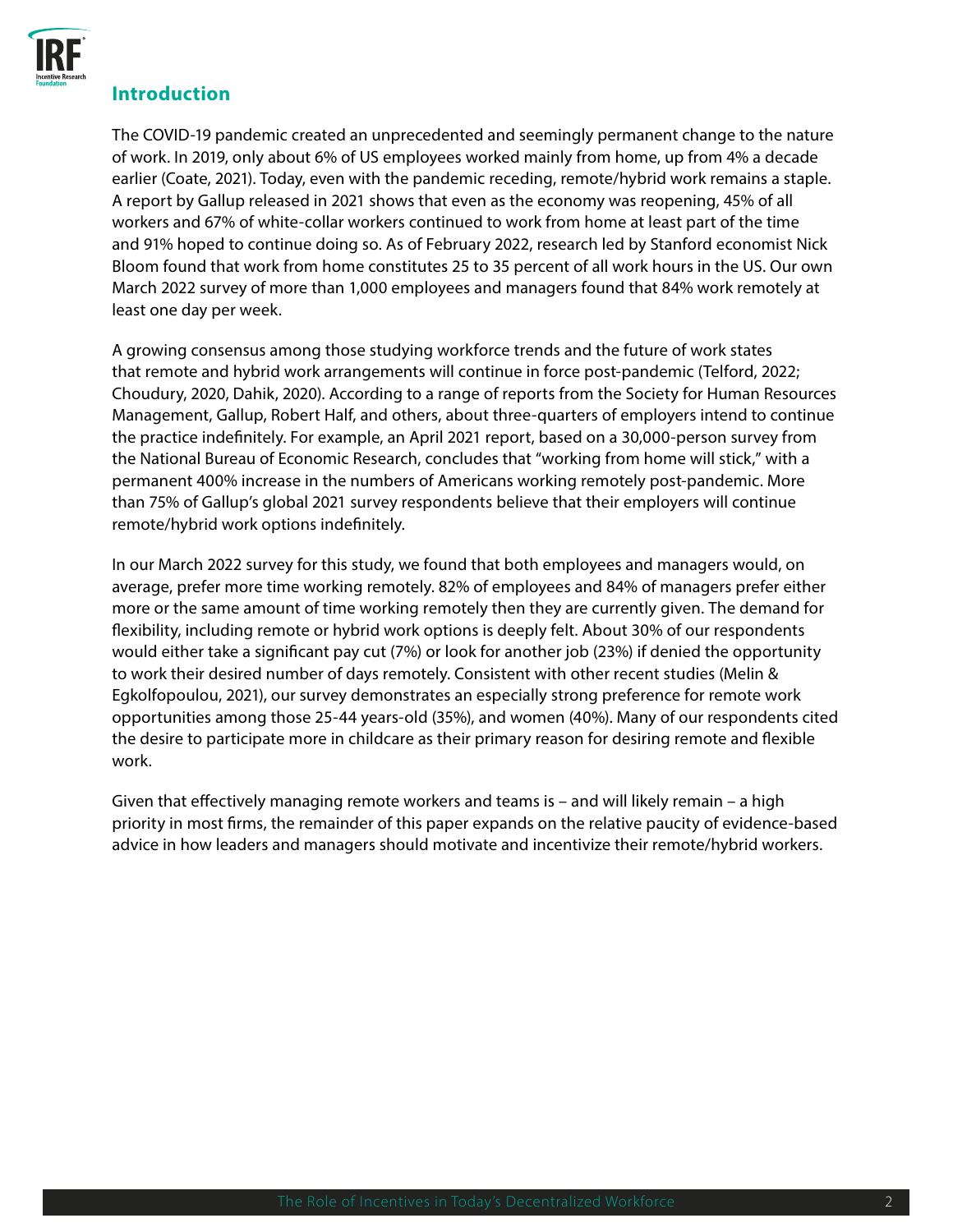

## **The Challenges of Motivating a Distributed Workforce**

In our survey, 62% of managers and 64% of employees said they are most productive when working hybrid or fully remotely versus about 20% who feel most productive on-site (the remainder believe they are equally productive either way). Interestingly, about one-third of managers believe their reports are most productive onsite, suggesting a significant disconnect between manager and employee perceptions of worker performance. Nevertheless, many more managers (49%) in our survey assess their remote and hybrid workers' productivity higher than that of on-site workers.

Respondents are concerned about isolation, communications challenges and less exchange of ideas and information.

Nevertheless, many leaders and managers have concerns. Remote work presents a unique set of challenges. Only five of the 420 managers who responded to our survey said they have no concerns regarding remote work. Others cited worries about workforce culture, distractions that impact remote workers, lack of remote worker motivation, inconsistent access to IT, cyber-security threats, and difficulties associated with onboarding remote talent. Many of our employee respondents voiced similar concerns, adding lack of work/life balance, out-of-pocket costs for equipment, isolation, poor communications, reduced information-sharing, and micro-management.

A significant number of managers – particularly those with less experience – lack confidence in their ability to manage remote workers (Parker, Knight & Keller, 2020). For employees, the lack of physical separation between the workplace and home can increase the risk of burnout and demotivation (Hayes et al., 2020). This effect is especially strong for those who are not used to working from home. A five-year global survey of more than 20,000 workers (concluded in 2015) performed by Vega Factor, found that motivation tends to drop among remote workers in general, and steeply for those who work remotely against their preferences.

Remote work creates barriers to communication. Yang et al. (2020)'s extensive survey of over 61,000 Microsoft employees who worked remotely during the pandemic noted a rise in information silos and a sharp decrease in communication. For companies that rely heavily on collaboration, significant declines in communication can be devastating. Indeed, in our survey, factors around isolation stood out as employees' and managers' main concerns about working remotely (Figure 1).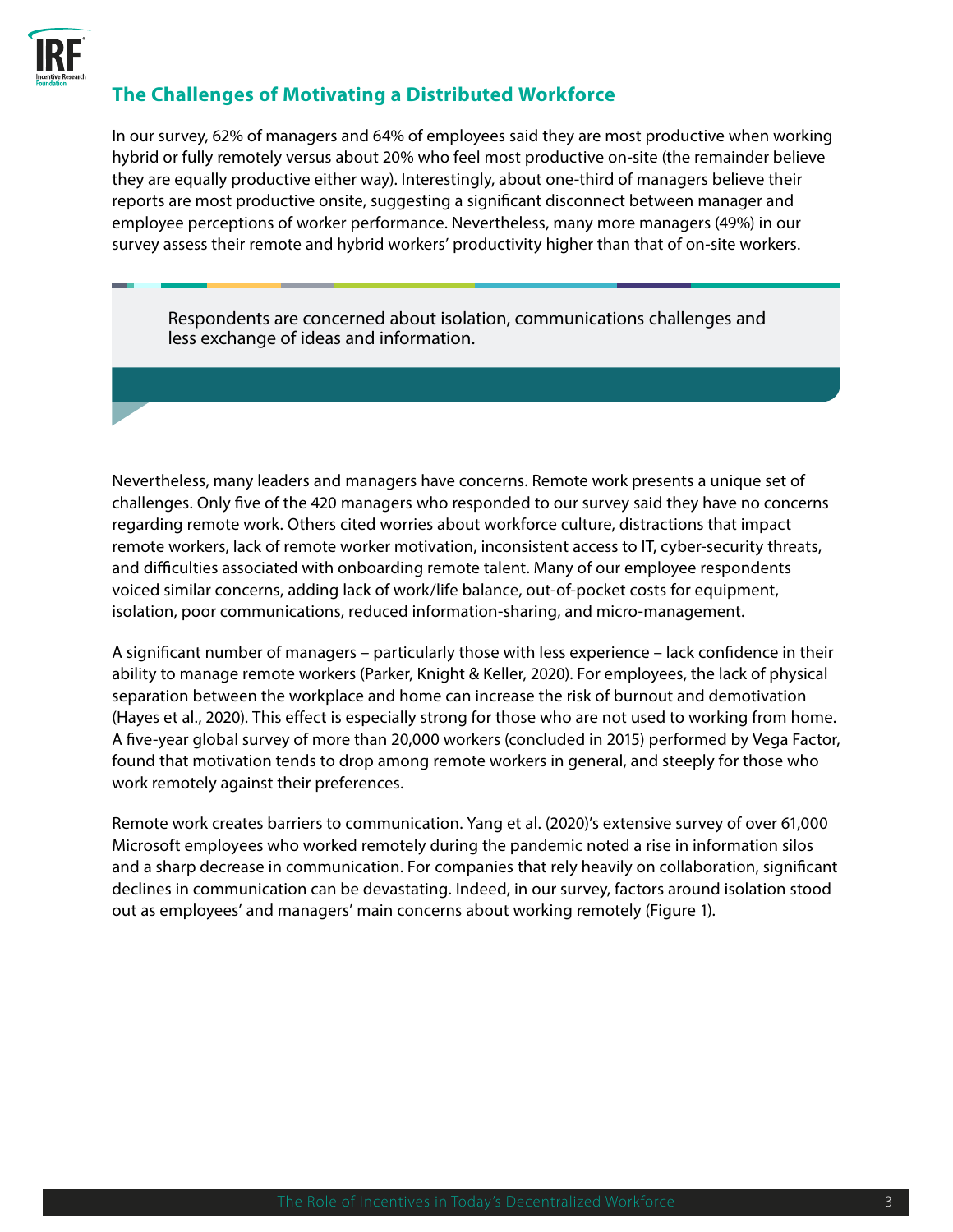

#### *Figure 1: What concerns you most about working remotely?*



Extensive research, including major theories of human motivation, argues that loneliness and isolation can have profound consequences on worker well-being, engagement, and productivity (Deci & Ryan, 2012; Nohria & Lawrence, 2001). Though our study and many others have found evidence of increased worker performance when remote, other research has discovered the opposite (Yang et al, 2021; Toscano & Zappala, 2020). Accordingly, managers' most immediate challenge lies in determining how to motivate employees to stay productive given the typically decreased communications and interaction associated with remote work.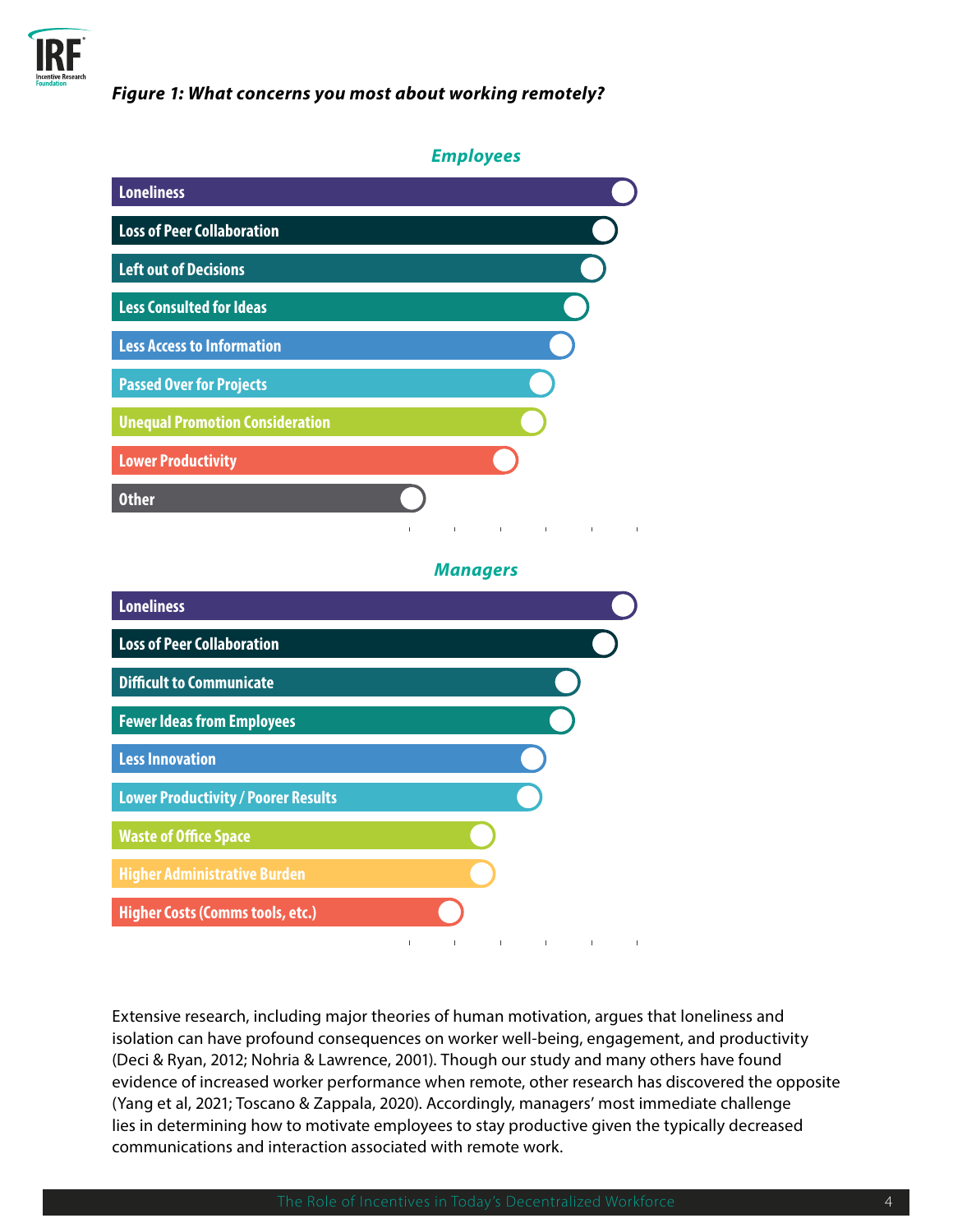

Whether an employee works one day remotely or five, managers should take measures to address isolation and loneliness. With varying success, employers have attempted to bridge the gaps through proactive communication – weekly calls, group Zoom gatherings, and so on (Chanana, Sangeeta, 2021; Kumar, 2021) – but other measures, including the use of more, and a greater variety of incentives, are necessary (Schwartz, 2021).

## **Incentives, Rewards & Recognition in Managing and Inspiring Remote/Hybrid Workers**

The Incentive Research Foundation and many others have documented the benefits of non-cash rewards and incentives extensively over the past three decades. While non-cash incentives and rewards have demonstrated their efficacy compared to cash-only rewards in many studies over the past few decades, many complexities bear on incentive/reward program design. Adding to this complexity, the 'game' has recently changed. Non-cash incentives and rewards are, if anything, more vital where a significant percentage of the workforce is remote at any given time, but the new contextual factors must be considered before revising, designing, and implementing non-cash incentive programs.

The existing research has not adequately addressed the efficacy of non-cash incentives in the context of remote work. The question is urgent. According to a 2021 survey by Deloitte, one-third of senior leaders worry that remote work harms their company's culture. In a May 2021 paper published in the Business Research Quarterly, professors Alvaro Lopez-Cabrales and Angelo DeNisi state that in the new normal, *"it is more difficult to monitor the activities of employees who are working at a distance; it is harder for supervisors to provide feedback and direction to employees who are teleworking, and it is more awkward for employees to engage with other employees remotely."* 

In a May 2020 paper published in the Journal of Industrial Marketing Management, researchers argue that incentive programs designed prior to COVID are no longer as relevant or applicable, and leaders must rethink and revise them to match the new reality. However, as Lopez-Cabrales and DeNisi point out, *"further research is needed in this field to determine innovative reward mechanisms consistent with the crisis context."* Lopez-Cabrales and DeNisi conclude that leaders should review incentives aimed at encouraging desired behaviors, then make those incentives strong and clear. These incentives, they advise, should include cash and non-cash rewards that link employee decisions, behaviors, and actions to the firm's pandemic-recovery strategy and priorities.

## **Incentive Design for the Distributed Workforce**

Decades of studies and experience in workforce motivation prior to the pandemic (combined with existing research into motivating the remote workforce) provide a high-degree of confidence that well-designed incentive plans will help mitigate disengagement due to distance (Lopez-Cabrales & DeNisi, 2021; Schwartz, 2022; Choudhury, 2020; Peterson & Wartzel, 2021).

First, incentives can be used to signal or reinforce desired changes in managerial attitude and behaviors. Leaders and reward program designers should consider what changes are most likely to bring about managers' greater commitment to one-to-one meetings with their reports, for example. Incentive program designers should also tailor incentives to remote individuals and teams. Firms should select and implement meeting and collaboration technologies, then ensure that all remote workers know how to use them; this best practice can also be accelerated using non-cash incentives, such as points for employees who learn, use, and promote new technologies early on.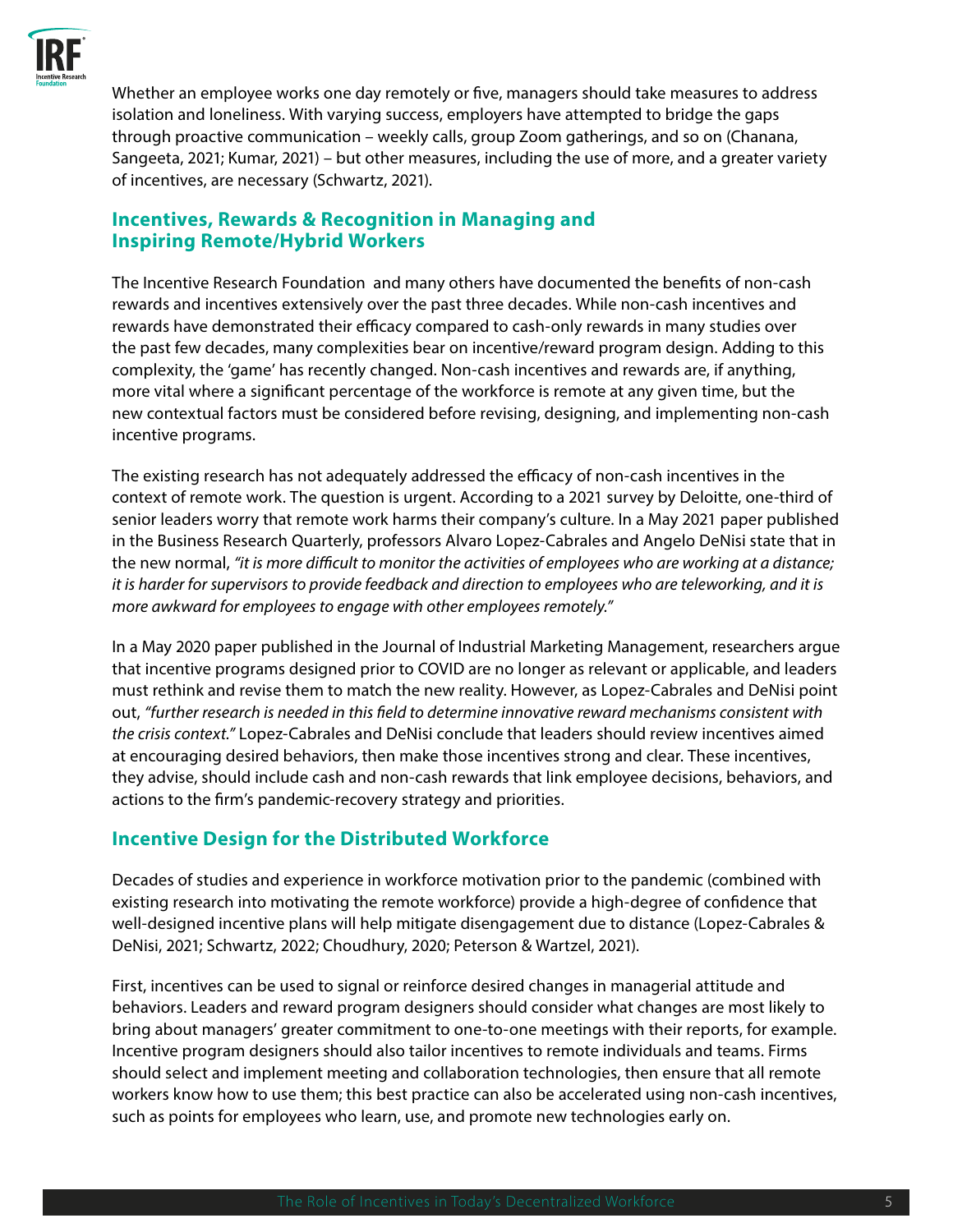

The managers matter. Appreciation from a direct manager is the most motivating form of recognition according to our respondents.

Managers should receive training in how to conduct remote meetings and how to manage based on outcomes and performance rather than "face-time" (Coffee & Wolfe, 2018). Incentives, including recognition, can encourage managers to access learning around managing remote workers effectively. Our survey results reveal the vital importance of managers in motivating their teams (Figure 2a&b).

#### *Figure 2a: What motivates you most?*



#### *Figure 2b: How do you prefer to be recognized?*



Consistent with human motivation theory, our respondents expressed preference for intangible rewards related to the quality of the work, growth opportunities, and autonomy (Figure 3a). Consistent with much of the research on tangible rewards, our respondents prefer cash rewards, but not substantially more than gift cards, gifts, points, and travel (Figure 3b).

Employees want interesting work, growth opportunities and autonomy, cash, gift cards, gifts, points, and individual travel.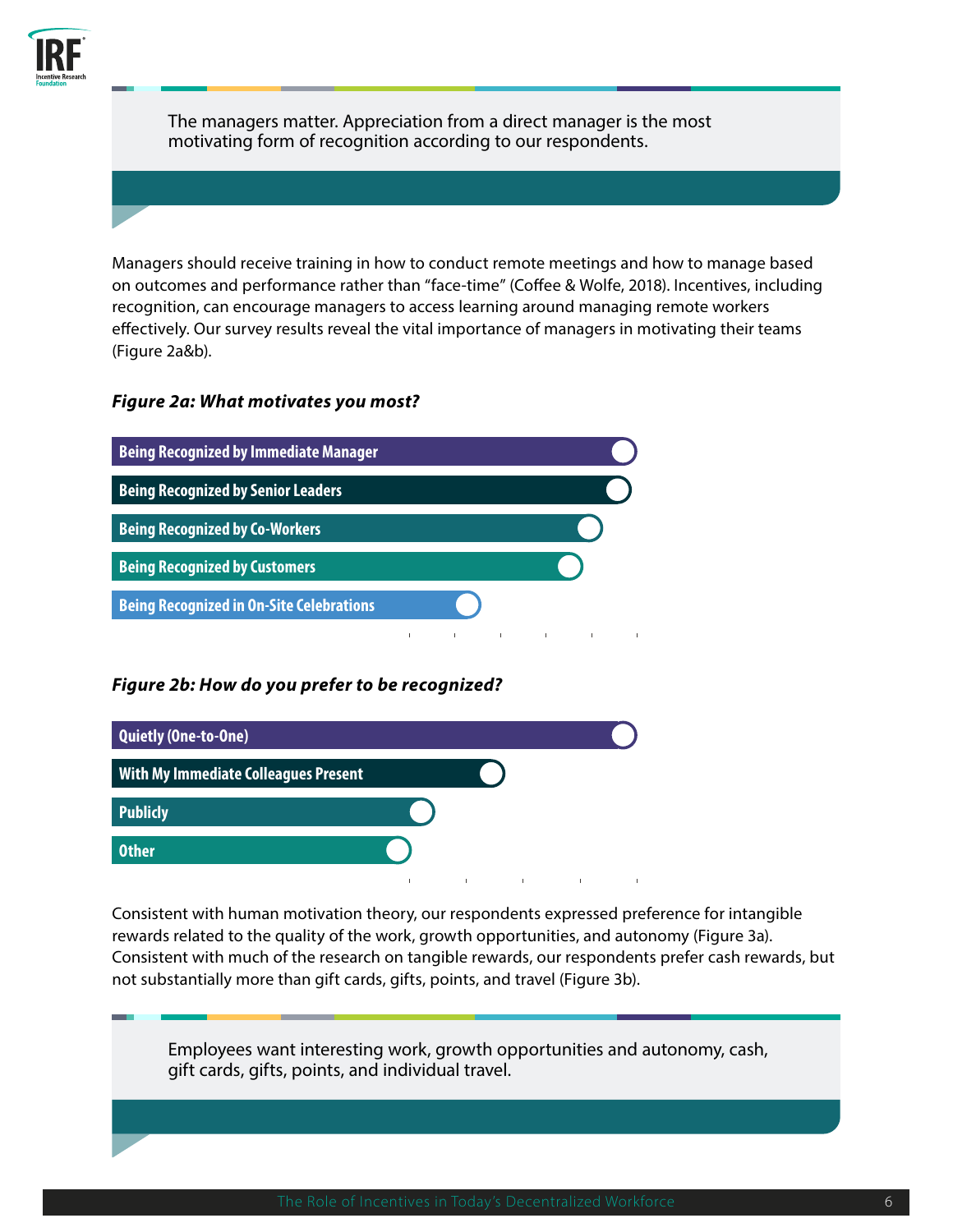

## *Figure 3a: Most important intangible rewards*



#### *Figure 3b: Most important tangible rewards*



Respondents rank compensation, autonomy, interesting work, growth opportunities, appreciation/recognition work environment, and "other tangible incentives and rewards" as most vital to their engagement and retention.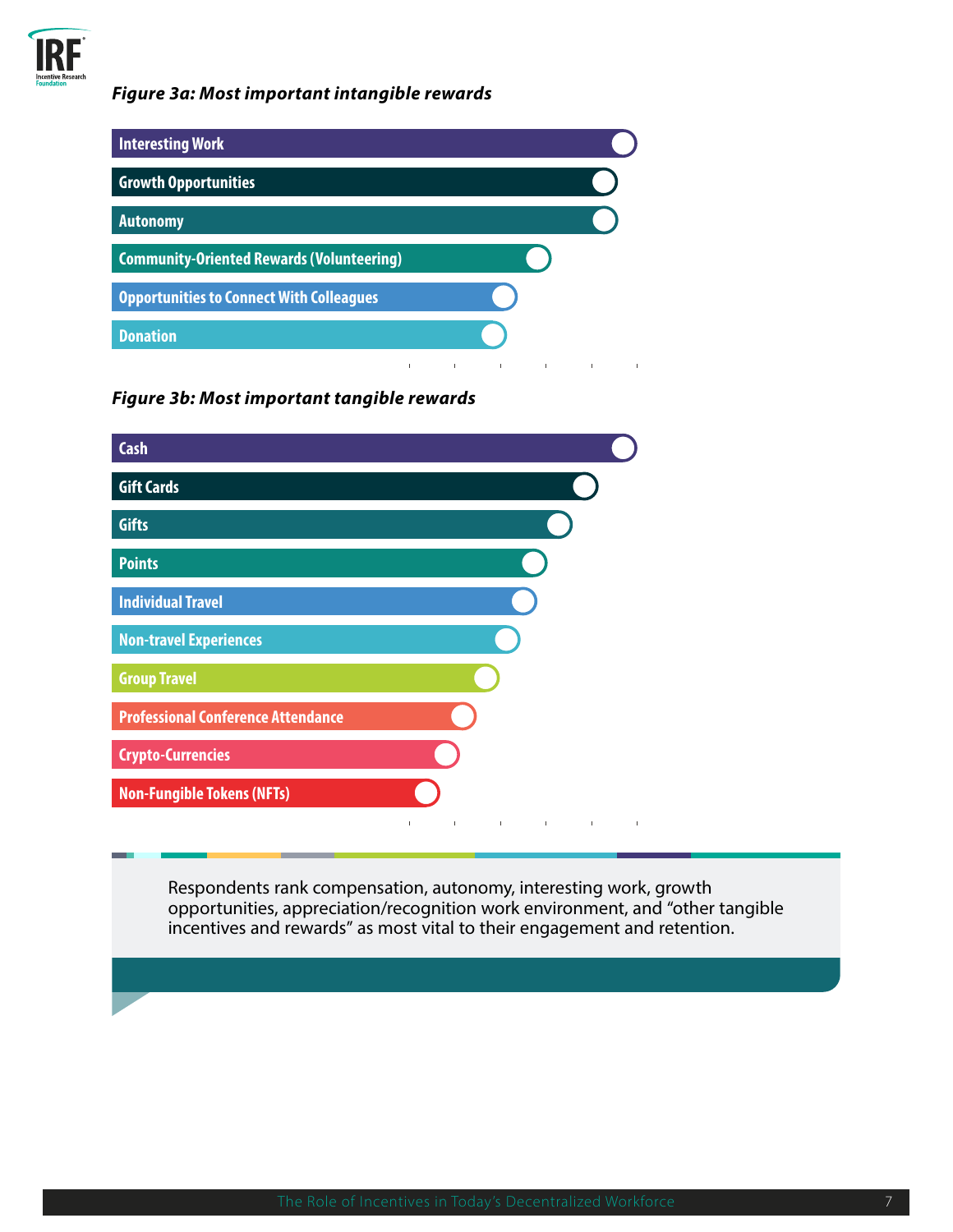

By granting remote workers trust and autonomy, meaningful work, a sense of purpose, and learning opportunities, motivation levels can remain high, especially where employees work some of the time from the office. Events of late, however, suggest that tangible rewards restricted to increased compensation and cash bonuses may put employers at a recruiting and retention disadvantage versus firms that exercise more creativity in their rewards, recognition and incentives (DeSmet & Mysore (2020). Indeed, in the experience of the more than 400 managers who responded to our survey, tangible incentives and rewards (cash and non-cash) prove highly effective in increasing employee engagement and retention (Figure 4a&b).

#### *Figure 4a: Most effective for increasing employee engagement and retention*



#### *Figure 4b: Most effective intangible rewards*

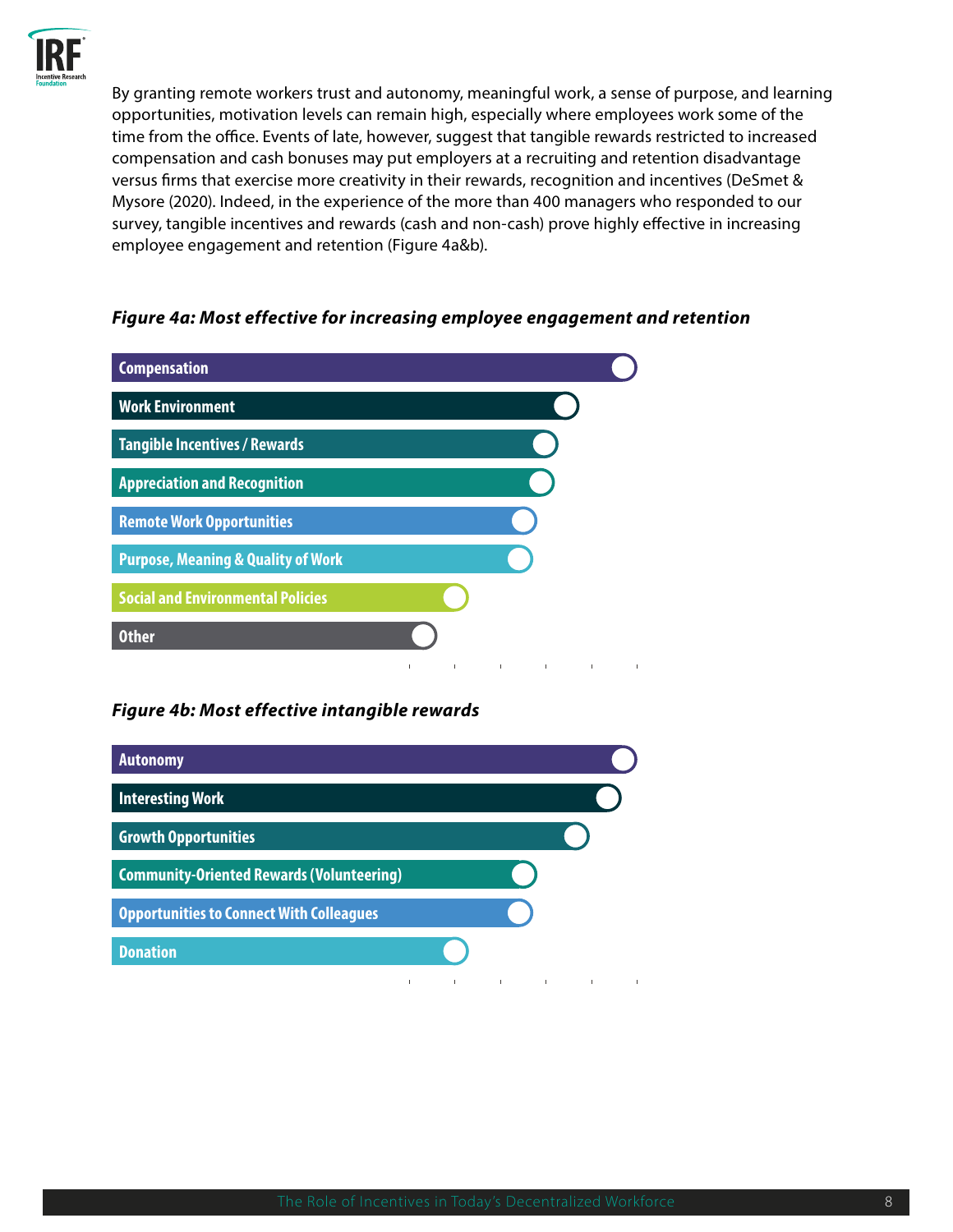

Respondents identified peer-to-peer recognition programs as effective tools for remote and hybrid workers.

Although recognition is generally associated with non-tangible rewards, respondents identified approaches that provide tangible forms of recognition including points, personalized gifts, and celebratory meals with colleagues as effective for remote workers. Other comments noted the effectiveness of recognition and provided unique examples of effective recognition incentives including verbal praise and "peer-to-peer rewards on a recognition platform." These measures help address isolation in a remote environment.

The pandemic – with its endless Zoom calls and constant emails, texts, and Slack messaging – has exacerbated meaningless and productivity-destroying collaboration, contributing to employee stress, anxiety, and burnout (Cross, 2022). Peer recognition exchanges, however, deliver meaningful appreciation and demand no further collaboration.

Our respondents clearly identified isolation and loss of trust as negative outcomes from remote work. In his 2018 book, *How Behavior Spreads*, Professor Damon Centola suggests that peer-to-peer networks could be ideal vehicles to promote the spread of complex ideas and positive behavior change. By their very nature, well-managed peer recognition networks – which connect people through appreciation – lay the foundation for connection, relationship-building, and trust. Based on Centola's and Cross' work, firms interested in spreading positive behaviors or encouraging outcomes like faster communications technology adoption, are likely to get results by 'seeding' (i.e., incentivizing) those ideas in peer recognition networks.

As every experienced reward program designer knows, incentives intended to change people's thinking, behavior, or decision-making, require careful thought. They know that peer interaction and appreciation can promote desired behaviors by focusing positive attention on the people exhibiting those behaviors. In other words, they proactively manage and monitor peer networks to ensure that employees are appreciating and rewarding the things the firm wants them to. Where a large percentage of the workforce is remote, the ability to monitor behavior via a peer-to-peer recognition platform can confer enormous advantage, including as one means of performance management.

Though our respondents only articulated it indirectly in their responses, rewards and incentives that impact behaviors that overcome the demotivators associated with remote work will be extremely important. Examples of these behaviors include those that encourage collaboration, peer recognition & appreciation, autonomy, and accountability. Also important are behaviors that build a strong culture, including knowledge-sharing, teamwork, resilience, customer service, inclusivity, purpose and meaning, etc. As above, solutions to these concerns lie at least partially within the domain of non-cash rewards and recognition and the incentive program designers who craft them.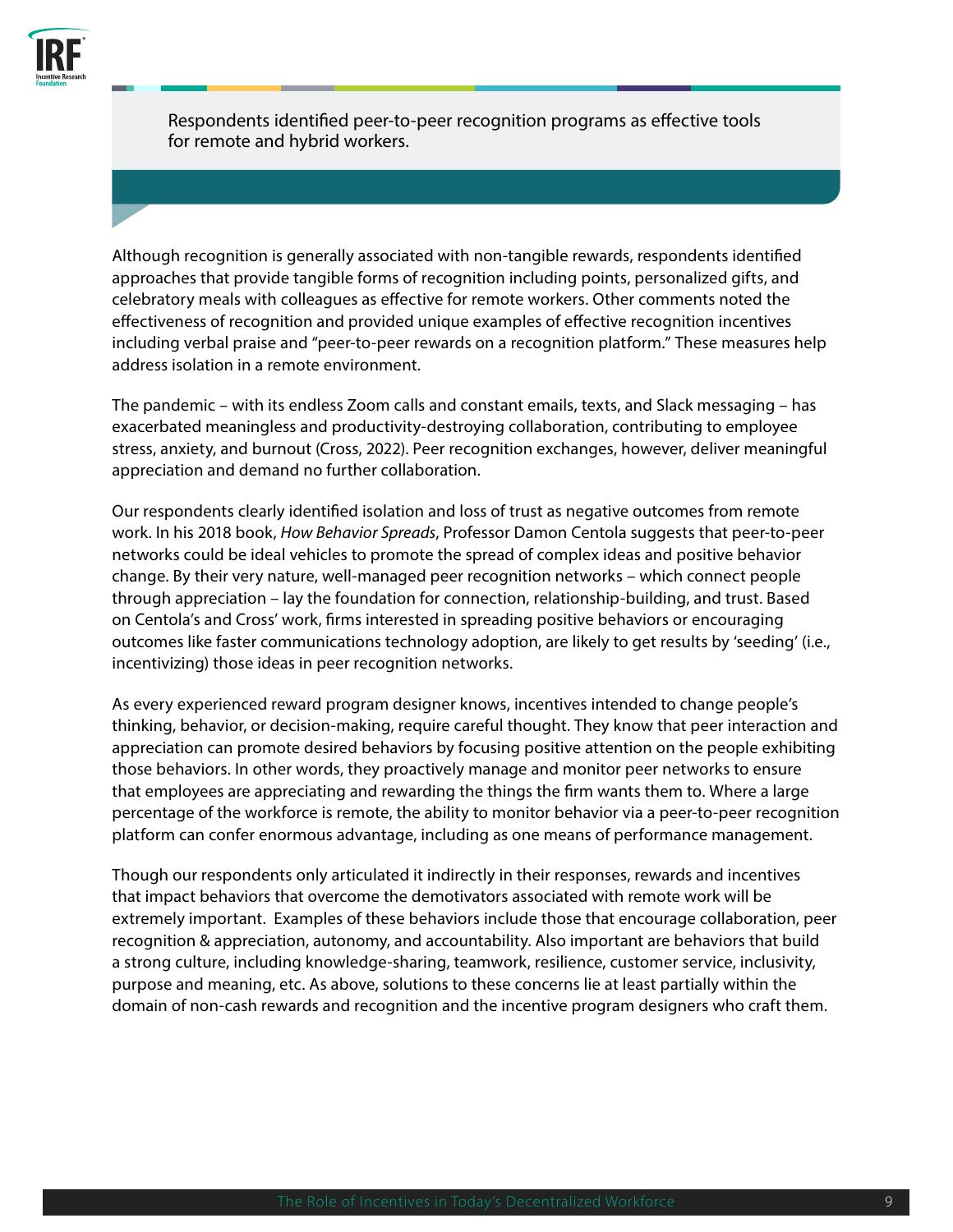

More than ever, incentive program designers should partner with human resources and/or senior leaders to combine incentives with workplace environment changes that eliminate the disadvantages of working remotely. Culture shifts could include managers and execs working remotely some of the time and conducting all meetings on web communications platforms. It's important to take measures to ensure that and employees who do work on-site do not gain preferred access to leaders nor reap advantages in access to information, promotions, choice assignments, etc. Where organizations eliminate all advantages of coming to the office versus working remotely, they send a powerful signal that they have fully embraced the new world of work.

# **Conclusion**

Incentives and rewards have an important but non-exclusive role to play in managing and motivating the remote workforce. Incentive designers must, more than ever, expand their notion of what constitutes "incentive, rewards & recognition," and, therefore, what falls within their scope of practice.

Without the contribution of incentive program designers, firms will fail to maximize efforts at boosting the intangible benefits of work that matter even more in remote/hybrid work environments, including increased camaraderie, collaboration, trust, and appreciation. Incentive program designers should lead efforts in using tangible and intangible rewards to promote behaviors and actions that bring and keep the workforce together, even when much of it is working off-site.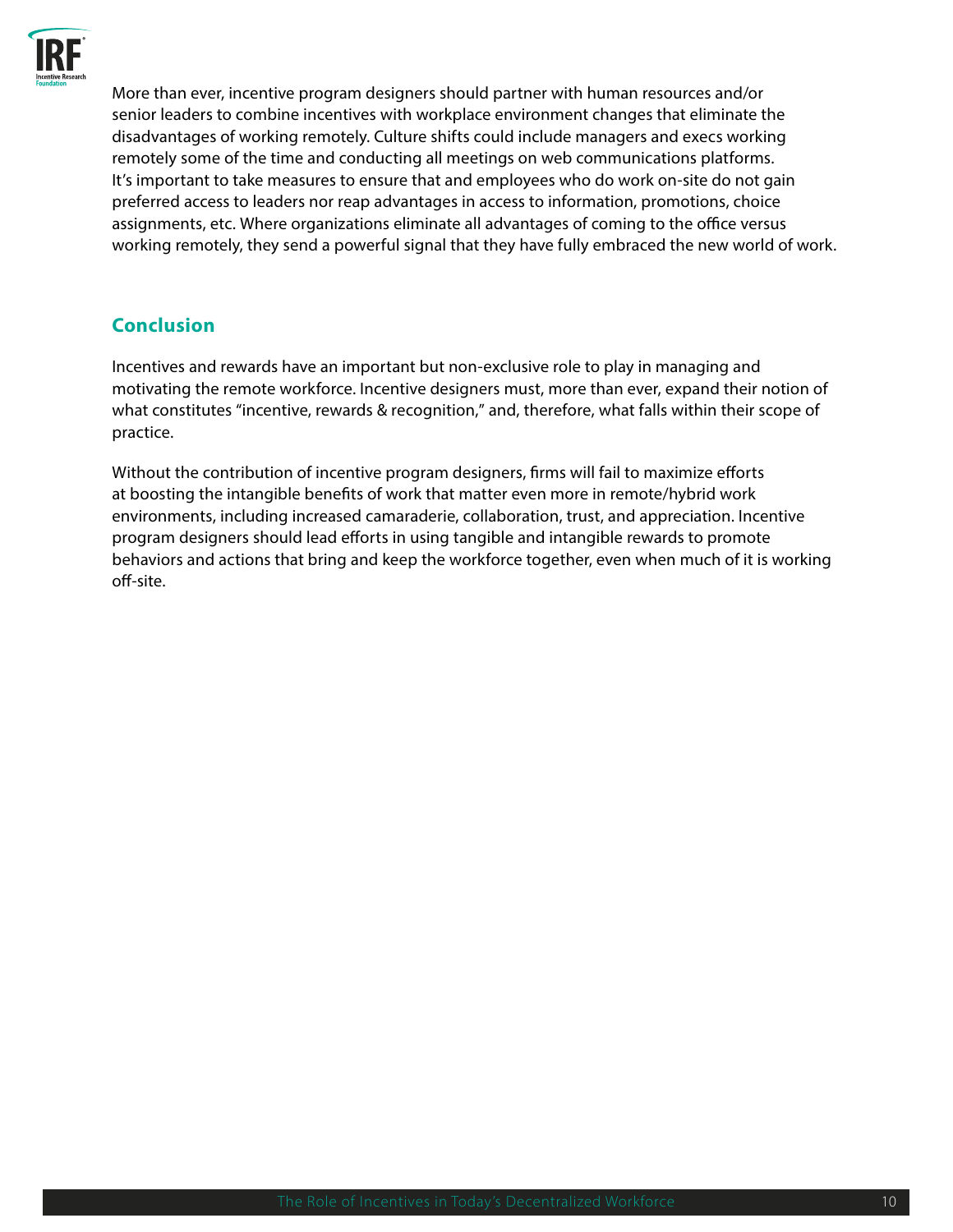

## **Appendix A: Complete Summary List of Survey Findings**

- 82% of employees and 84% of managers prefer either more or the same amount of time working remotely then they are currently allowed.
- Of these, 37.5% of employees and 39% of managers prefer to spend more time working remotely than they are currently allowed.
- The average preferred number of remote working days is 3.7.
- About 30% of our respondents would either take a significant pay cut (7%) or look for another job (23%) if denied the opportunity to work their desired number of days remotely.
- Those 25-44 years-old (35%), and women (40%) are most likely to leave if denied their preferred remote work time.
- 62% of managers and 64% of employees say they are most productive when working hybrid or fully remotely versus about 20% who feel most productive on-site (the remainder believe they are equally productive either way).
- 49% of managers assess their remote and hybrid workers' productivity higher than that of on-site workers. However, about 33% believe their reports are most productive onsite, suggesting a significant disconnect between manager and employee perceptions of performance.
- Only 5 of the 424 managers who responded to our survey said they have no concerns regarding remote work. Most managers and employees are concerned about isolation, communications challenges and less exchange of ideas and information.
- Managers matter. One-to-one appreciation from a direct manager is the most motivating form of recognition according to our respondents.
- Among intangible rewards, employees want interesting work, growth opportunities and autonomy, in that order.
- Among tangible rewards, employees want, in order, cash, gift cards, gifts, points and individual travel.
- For increasing engagement and retention specifically, respondents rank in order: compensation, work environment, and "other tangible incentives and rewards" as most vital. Among intangible incentives, they value autonomy, interesting work, growth opportunities and appreciation/recognition.
- While respondents clearly see the value of rewards and incentives, most can list no specific rewards or incentives that are singularly effective with remote workers, nor do most see a specific role for incentives and rewards in alleviating their remote work concerns.
- Among the managers and employees who have experienced specific reward efficacy for remote workers (100 managers/119 employees), and who believe rewards have a role to play in addressing their concerns (77 managers/98 employees), granting more autonomy, flextime and paid time off were common responses. Many also cited points, personal gifts, group meals/celebrations, and peer-to-peer recognition programs.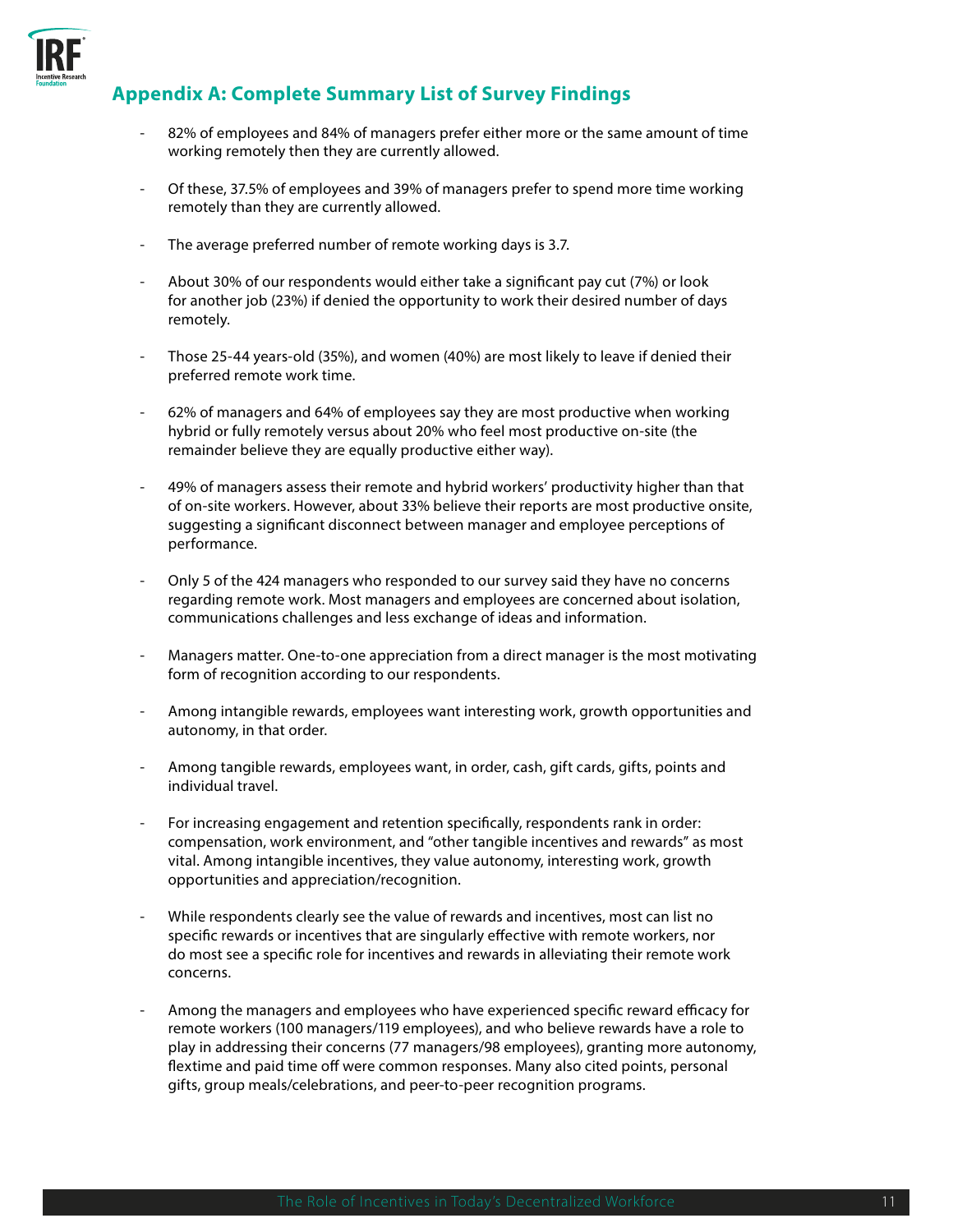

#### **References**

- Abdullah, A., & Wan, H. L. (2013). Relationships of Non-Monetary Incentives, Job Satisfaction and Employee Job Performance. *International Review of Management and Business Research*, 2(4).
- Alexander, A., De Smet, A., Mysore, M. (2020) *Reimagining the Postpandemic workforc*e Mckinsey Quarterly. See: [https://www.mckinsey.com/business-functions/people-and](https://www.mckinsey.com/business-functions/people-and-organizational-performance/our-insights/reimagining-the-postpandemic-workforce)[organizational-performance/our-insights/reimagining-the-postpandemic-workforce.](https://www.mckinsey.com/business-functions/people-and-organizational-performance/our-insights/reimagining-the-postpandemic-workforce)
- Ali, R., & Ahmed, M. S. (2009). The Impact of Reward And Recognition Programs On Employee's Motivation And Satisfaction: An Empirical Study. *International Review of Business Research Papers, 5*(4).
- Ballentine, A., McKenzie, N., Wysocki, A., & Kepner, K. (1969). The role of monetary and non-monetary incentives in the workplace as influenced by career stage. EDIS, 2003(8). <https://doi.org/10.32473/edis-hr016-2003>
- Barrero, J., Bloom, N., Davis, S. (Apr 2021). *Why Working from Home Will Stick*. NBER Working Paper No. 28731
- Bloom, N. (2014) To Raise Productivity, Let More Employees Work From Home. Harvard Business review. See: [https://hbr.org/2014/01/to-raise-productivity-let-more-employees](https://hbr.org/2014/01/to-raise-productivity-let-more-employees-work-from-home)[work-from-home](https://hbr.org/2014/01/to-raise-productivity-let-more-employees-work-from-home)
- Bloom, N., Askoy, C., Bareero, J., Davis, S., Dolls, M., Zarate, P. (2022) Working from home around the world. WFH Research. See: <https://wfhresearch.com/research-and-policy/>
- Bommaraju, R., & Hohenberg, S. (2018). Self-selected sales incentives: Evidence of their effectiveness, persistence, durability, and underlying mechanisms. *Journal of Marketing*, 82(5), 106–124.<https://doi.org/10.1509/jm.17.0002>
- Bošković, A. (2021). Employee autonomy and engagement in the digital age: The moderating role of remote working. *Ekonomski Horizonti*, 23(3), 231–246. [https://doi.](https://doi.org/10.5937/ekonhor2103241b) [org/10.5937/ekonhor2103241b](https://doi.org/10.5937/ekonhor2103241b)
- Bureau of Labor Statistics (U.S., 2021). See: [https://www.bls.gov/covid19/effects-of-covid-](https://www.bls.gov/covid19/effects-of-covid-19-pandemic-and-response-on-the-employment-situation-news-release.html)[19-pandemic-and-response-on-the-employment-situation-news-release.html](https://www.bls.gov/covid19/effects-of-covid-19-pandemic-and-response-on-the-employment-situation-news-release.html)
- Centola, D. (2018). *How Behavior Spreads.* Princeton University Press
- Chanana, N., & Sangeeta. (2020). Employee engagement practices during Covid‐19 lockdown. *Journal of Public Affairs, 21*(4). <https://doi.org/10.1002/pa.2508>
- Choi, J., & Presslee, A. (2020). Why tangible rewards can motivate greater effort than cash rewards: An analysis of four commonly cited attribute differences. *University of Nebraska-Lincoln*.
- Coffee, R., Wolf, L. (2018) The challenge and promise of remote work. Argonne national Laboratory, US Department of Energy. See: [https://publications.anl.gov/](https://publications.anl.gov/anlpubs/2018/12/147588.pdf) [anlpubs/2018/12/147588.pdf](https://publications.anl.gov/anlpubs/2018/12/147588.pdf)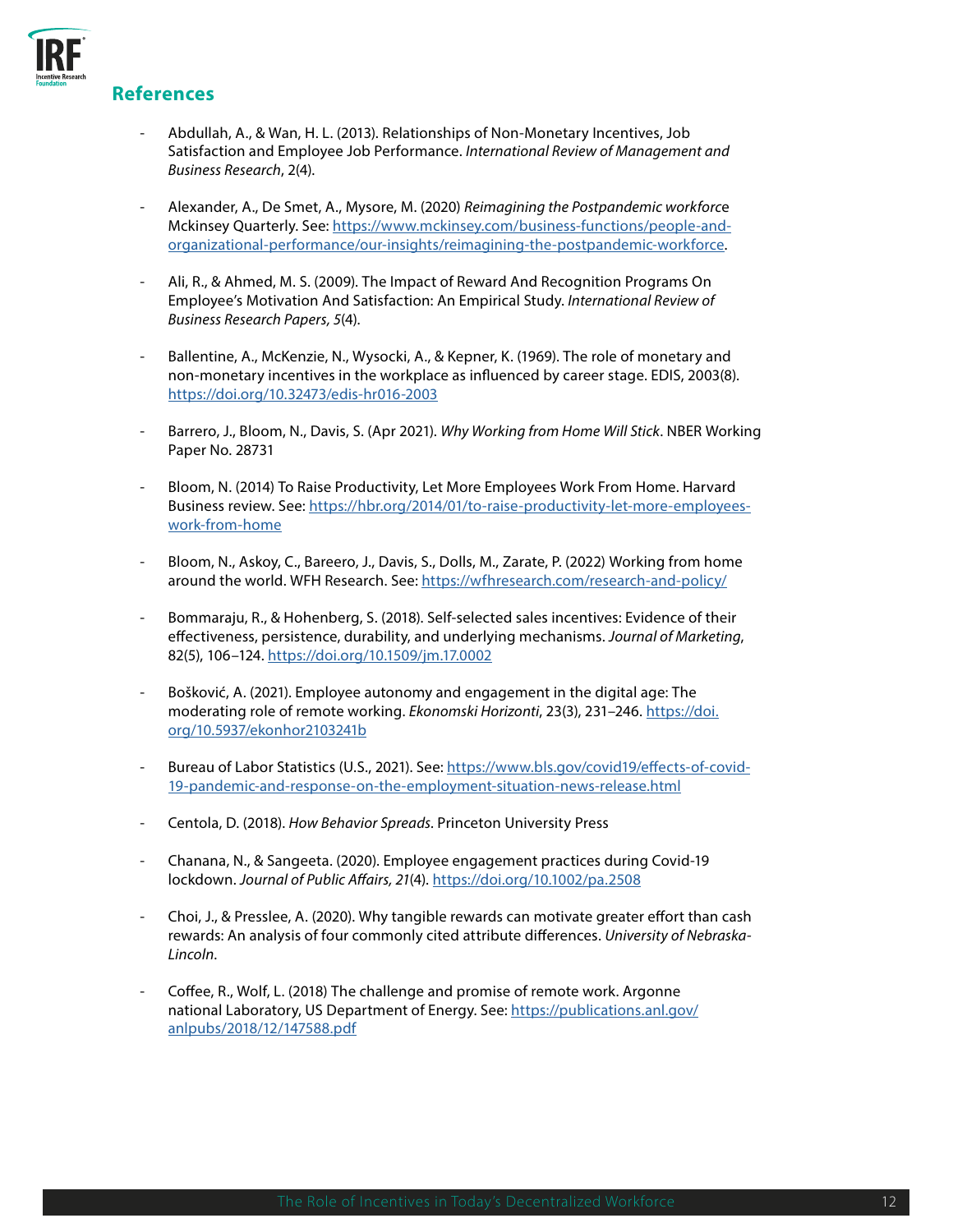

- Cross, R. (2021). Beyond Collaboration Overload. Harvard Business review Press
- Dahik, A.,et al (July 2020). *What 12,000 employees have to say about the future of remote work*. Boston Consulting Group. See: [http://www.g20ys.org/upload/](http://www.g20ys.org/upload/auto/7139c0b4e3d35d31fe4c92c7347aec3422b64164.pdf) [auto/7139c0b4e3d35d31fe4c92c7347aec3422b64164.pdf](http://www.g20ys.org/upload/auto/7139c0b4e3d35d31fe4c92c7347aec3422b64164.pdf)
- Deci, E. L., & Ryan, R. M. (2012). Self-determination theory. In P. A. M. Van Lange, A. W. Kruglanski, & E. T. Higgins (Eds.), *Handbook of theories of social psychology* (pp. 416–436). Sage Publications Ltd. <https://doi.org/10.4135/9781446249215.n21>
- Dysvik, A., & Kuvaas, B. (2011). Intrinsic motivation as a moderator on the relationship between perceived job autonomy and work performance. *European Journal of Work and Organizational Psychology, 20*(3), 367–387. <https://doi.org/10.1080/13594321003590630>
- Fowers, A, Van Dam, A. (2021) *The most unusual job market in modern American history, explained.* Washington Post. See: [https://www.washingtonpost.com/business/2021/12/29/](https://www.washingtonpost.com/business/2021/12/29/job-market-2021/) [job-market-2021/](https://www.washingtonpost.com/business/2021/12/29/job-market-2021/)
- Galanti, T., Guidetti, G., Mazzei, E., Zappala`, S., & Toscano, F. (2021). Work From Home During the COVID-19 Outbreak. *American College of Occupational and Environmental Medicine*, 63(7).
- Gallus, J. (2017). Fostering public good contributions with symbolic awards: A large-scale natural field experiment at Wikipedia. *Management Science, 63*(12), 3999–4015. [https://doi.](https://doi.org/10.1287/mnsc.2016.2540) [org/10.1287/mnsc.2016.2540](https://doi.org/10.1287/mnsc.2016.2540)
- Gallus, J., & Frey, B. S. (2016). Awards as strategic signals. *Journal of Management Inquiry, 26*(1), 76–85.<https://doi.org/10.1177/1056492616658127>
- Choudhury, P. (2020) *Our Work-From-Anywhere Future.* Harvard Business School. See: <https://hbr.org/2020/11/our-work-from-anywhere-future>
- Hartmann, N., Lussier, B. (May 2020). *Managing the sales force through the unexpected exogenous COVID-19 crisis.* Industrial Marketing Management. See: [https://www.ncbi.nlm.](https://www.ncbi.nlm.nih.gov/pmc/articles/PMC7203051/pdf/main.pdf) [nih.gov/pmc/articles/PMC7203051/pdf/main.pdf](https://www.ncbi.nlm.nih.gov/pmc/articles/PMC7203051/pdf/main.pdf)
- Hayes, S., Priestley, J. L., Ishmakhametov, N., & Ray, H. E. (2020). "I'm not working from home, I'm living at work": Perceived stress and work-related burnout before and during COVID-19.<https://doi.org/10.31234/osf.io/vnkwa>
- Jeffrey, S. (2004). The Benefits of Tangible Non-Monetary Incentives. *University of Chicago Press.*
- Jeffrey, S. (n.d.). *Non-monetary incentives and motivation: When is hawaii better than cash?*  (dissertation).
- Kossek, E., Gettings, P., Misra, H. (2021) The Future of Flexibility at Work. Harvard Business Review. See:<https://hbr.org/2021/09/the-future-of-flexibility-at-work>
- Krugman, P. (2022) What ever happened to the Great Resignation?. New York Times. See: <https://mail.google.com/mail/u/0/#inbox/FMfcgzGmvnxJmMDJwbtjGNvRSpCZkJfh>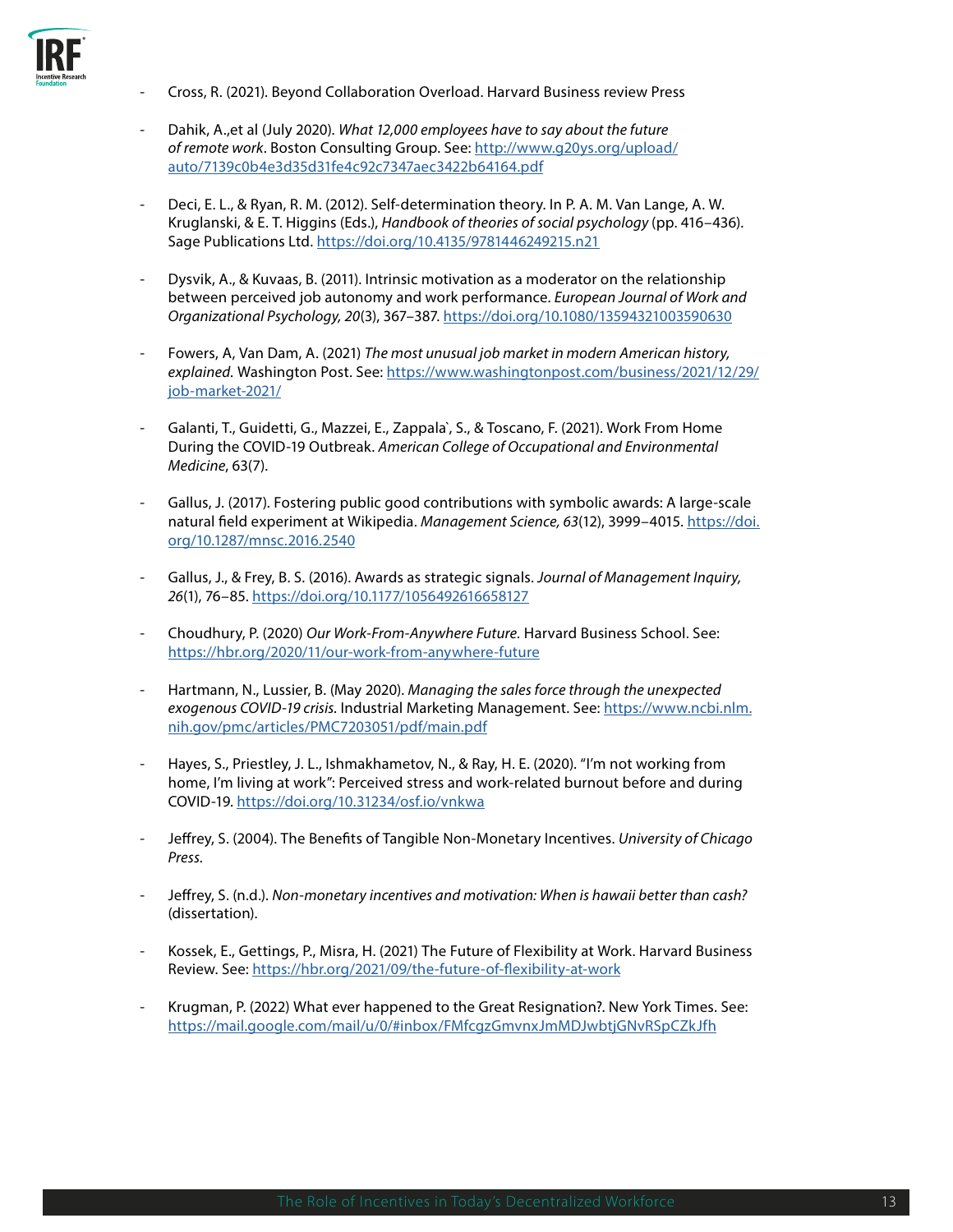

- Kumar, P. (2021). V-5 model of employee engagement during COVID-19 and post lockdown. Vision: *The Journal of Business Perspective, 25*(3), 271–274. [https://doi.](https://doi.org/10.1177/0972262920980878) [org/10.1177/0972262920980878](https://doi.org/10.1177/0972262920980878)
- Lawrence, P., Nohria, N. (2001). Driven: How Human Nature Shapes Organizations. Harvard Working Knoweldge. See: [https://hbswk.hbs.edu/item/driven-how-human-nature](https://hbswk.hbs.edu/item/driven-how-human-nature-shapes-organizations
)[shapes-organizations](https://hbswk.hbs.edu/item/driven-how-human-nature-shapes-organizations
)
- Larson, B., Vroman, S., Makarius, E. (2020) A Guide to managing your (newly) remote workers. Harvard Business Review. See: [https://hbr.org/2020/03/a-guide-to-managing](https://hbr.org/2020/03/a-guide-to-managing-your-newly-remote-workers)[your-newly-remote-workers](https://hbr.org/2020/03/a-guide-to-managing-your-newly-remote-workers)
- Lartey, F. M., & Randall, P. M. (2021). Indicators of computer-mediated communication affecting remote employee engagement. *Journal of Human Resource and Sustainability Studies, 09*(01), 82–92. <https://doi.org/10.4236/jhrss.2021.91006>
- Lopez-Cabrales, A., and DeNisi, A., (2021). *The road to more sustainable firms in the face of a pandemic: Changes needed in employment relationships*. Business research Quarterly. See: <https://journals.sagepub.com/doi/10.1177/23409444211017913>
- Lydia Saad and Ben Wigert, P. D. (2022, January 11). *Remote work persisting and trending permanent.* Gallup.com. Retrieved March 5, 2022, from [https://news.gallup.com/](https://news.gallup.com/poll/355907/remote-work-persisting-trending-permanent.aspx) [poll/355907/remote-work-persisting-trending-permanent.aspx](https://news.gallup.com/poll/355907/remote-work-persisting-trending-permanent.aspx)
- Markova, G., & Ford, C. (2011). Is money the panacea? rewards for knowledge workers. *International Journal of Productivity and Performance Management, 60*(8), 813–823. [https://](https://doi.org/10.1108/17410401111182206) [doi.org/10.1108/17410401111182206](https://doi.org/10.1108/17410401111182206)
- McGregor, L. Doshi, N. (2020) How to keep your team motivated, remotely. Harvard Bsuiness review. See: [https://hbr.org/2020/04/how-to-keep-your-team-motivated](https://hbr.org/2020/04/how-to-keep-your-team-motivated-remotely)[remotely](https://hbr.org/2020/04/how-to-keep-your-team-motivated-remotely)
- Mehta, R., Dahl, D. W., & Zhu, R. (J. (2017). Social-recognition versus financial incentives? exploring the effects of creativity-contingent external rewards on creative performance. *Journal of Consumer Research, 44*(3), 536–553. <https://doi.org/10.1093/jcr/ucx062>
- Melin, A., Egkolfopoulou, M. (2021) Employees Are Quitting Instead of Giving Up Working From Home. Bloomberg. See: [https://www.bloomberg.com/news/articles/2021-06-01/](https://www.bloomberg.com/news/articles/2021-06-01/return-to-office-employees-are-quitting-instead-of-giving-up-work-from-home) [return-to-office-employees-are-quitting-instead-of-giving-up-work-from-home](https://www.bloomberg.com/news/articles/2021-06-01/return-to-office-employees-are-quitting-instead-of-giving-up-work-from-home)
- Parker, S., Knight, C. Keller, A. (2020) Remote managers are having trust issues. Harvard Business Review. See: <https://hbsp.harvard.edu/product/H05R8G-PDF-ENG>
- Peterson, A., Wartzel, C. (2021) Remote Work Can Be a Very Bad Way to Start a Career. New York Times. See: [https://www.nytimes.com/2021/11/22/opinion/remote-work-gen-z.](https://www.nytimes.com/2021/11/22/opinion/remote-work-gen-z.html?utm_source=elinfonet) [html?utm\\_source=elinfonet](https://www.nytimes.com/2021/11/22/opinion/remote-work-gen-z.html?utm_source=elinfonet)
- Rai, A., Ghosh, P., Chauhan, R., & Singh, R. (2018). Improving in-role and extra-role performances with rewards and recognition. *Management Research Review, 41*(8), 902–919. <https://doi.org/10.1108/mrr-12-2016-0280>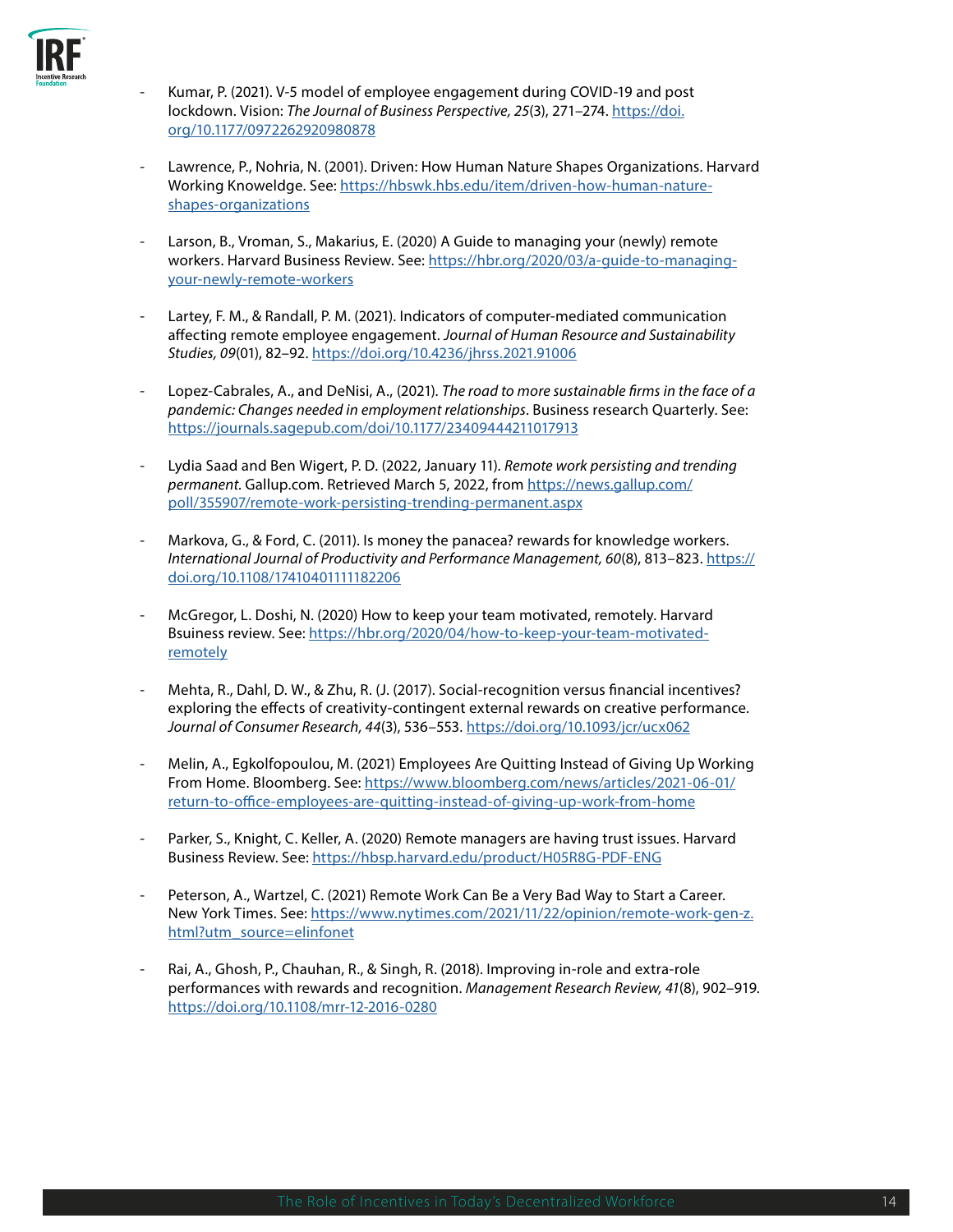

- Saad, L., and Jones, J. (2021). *Seven in 10 U.S. White-Collar Workers Still Working Remotely.*  Gallup. See: [https://news.gallup.com/poll/355907/remote-work-persisting-trending](https://news.gallup.com/poll/355907/remote-work-persisting-trending-permanent.asp)[permanent.asp](https://news.gallup.com/poll/355907/remote-work-persisting-trending-permanent.asp)
- Schwartz, N. (2021). From Appetizers to Tuition, Incentives to Job Seekers Grow. New York Times. See: [https://www.nytimes.com/2021/06/08/business/economy/jobs-hiring](https://www.nytimes.com/2021/06/08/business/economy/jobs-hiring-incentives.html)[incentives.html](https://www.nytimes.com/2021/06/08/business/economy/jobs-hiring-incentives.html)
- Sittenthaler, H. M., & Mohnen, A. (2020). Cash, non-cash, or mix? gender matters! the impact of monetary, non-monetary, and mixed incentives on performance. *Journal of Business Economics, 90*(8), 1253–1284.<https://doi.org/10.1007/s11573-020-00992-0>
- Sull, D., Sull, C., Zweig, B. (2022). *Toxic Culture is Driving the Great Resignation.* MIT Sloan Management Review. See: [https://sloanreview.mit.edu/article/toxic-culture-is-driving-the](https://sloanreview.mit.edu/article/toxic-culture-is-driving-the-great-resignation/)[great-resignation/](https://sloanreview.mit.edu/article/toxic-culture-is-driving-the-great-resignation/)
- Telford, T. (2022). Corporate America comes around on remote work. Washington Post. <https://www.washingtonpost.com/business/2022/01/15/remote-work-omicron/>
- Toscano, F., Zappala, S. (2020) Social Isolation and Stress as Predictors of Productivity Perception and Remote Work Satisfaction during the COVID-19 Pandemic:
- The Role of Concern about the Virus in a Moderated Double Mediation. *Sustainability* 2020, 12, 9804; doi:10.3390/su12239804. See: [https://www.mdpi.com/2071-](https://www.mdpi.com/2071-1050/12/23/9804) [1050/12/23/9804](https://www.mdpi.com/2071-1050/12/23/9804)
- Van Dyke, M., & Ryan, M. (2012). Changing the compensation conversation and the growing utility of noncash rewards and recognition. *Compensation & Benefits Review, 44*(5), 276–279.<https://doi.org/10.1177/0886368712472601>
- Yang, L., Holtz, D., Jaffe, S., Suri, S., Sinha, S., Weston, J., Joyce, C., Shah, N., Sherman, K., Hecht, B., & Teevan, J. (2021). The effects of remote work on collaboration among information workers. *Nature Human Behaviour, 6*(1), 43–54. [https://doi.org/10.1038/s41562-](https://doi.org/10.1038/s41562-021-01196-4) [021-01196-4](https://doi.org/10.1038/s41562-021-01196-4)